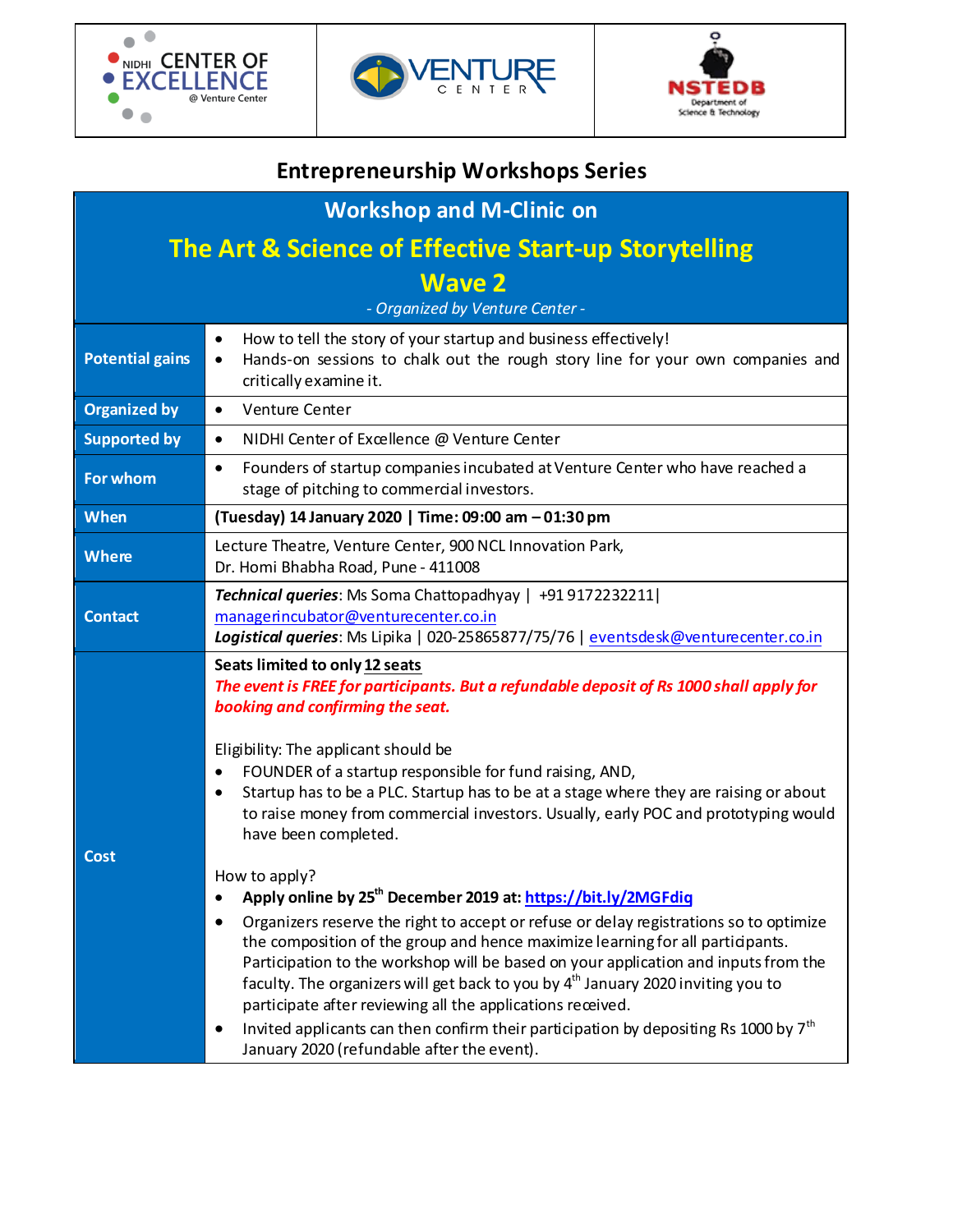





## **Introduction**

This workshop is aimed at startups that have reached a stage of pitching to investors. The workshop shall be a hands-on workshop that will aim to teach the art and science of telling the business story of your company to investors, customers, partners and other stakeholders.

The event plans to have hands-on sessions where entrepreneurs will work with the mentor to chalk out the rough story line for their own companies and critically examine it.

The workshop is limited to only 12 participants.

Eligibility: The applicant should be

- FOUNDER of a startup responsible for fund raising, AND,
- Startup has to be a PLC
- Startup has to be at a stage where they are raising or about to raise money from commercial investors. Usually, early POC and prototyping would have been completed.

## **Workshop Outline**

Workshop shall consists of:

- Talks and classroom sessions and Q&A sessions
- Hands-on workshop and working on your own "Story"

## **Workshop includes**

- Workshop indudes tea, snacks and lunch at the Innovation Café
- Mr Srikanth Sastri has offered to provide mentoring inputs for the selected entrepreneurs beyond the workshop as well.

#### **Workshop excludes**

**Please note, the participants will have to arrange for their own travel/local transport and accommodation and dinners.**

## **Other information**

General information and useful contacts regarding Pune city are available on: <http://www.venturecenter.co.in/puneguide/>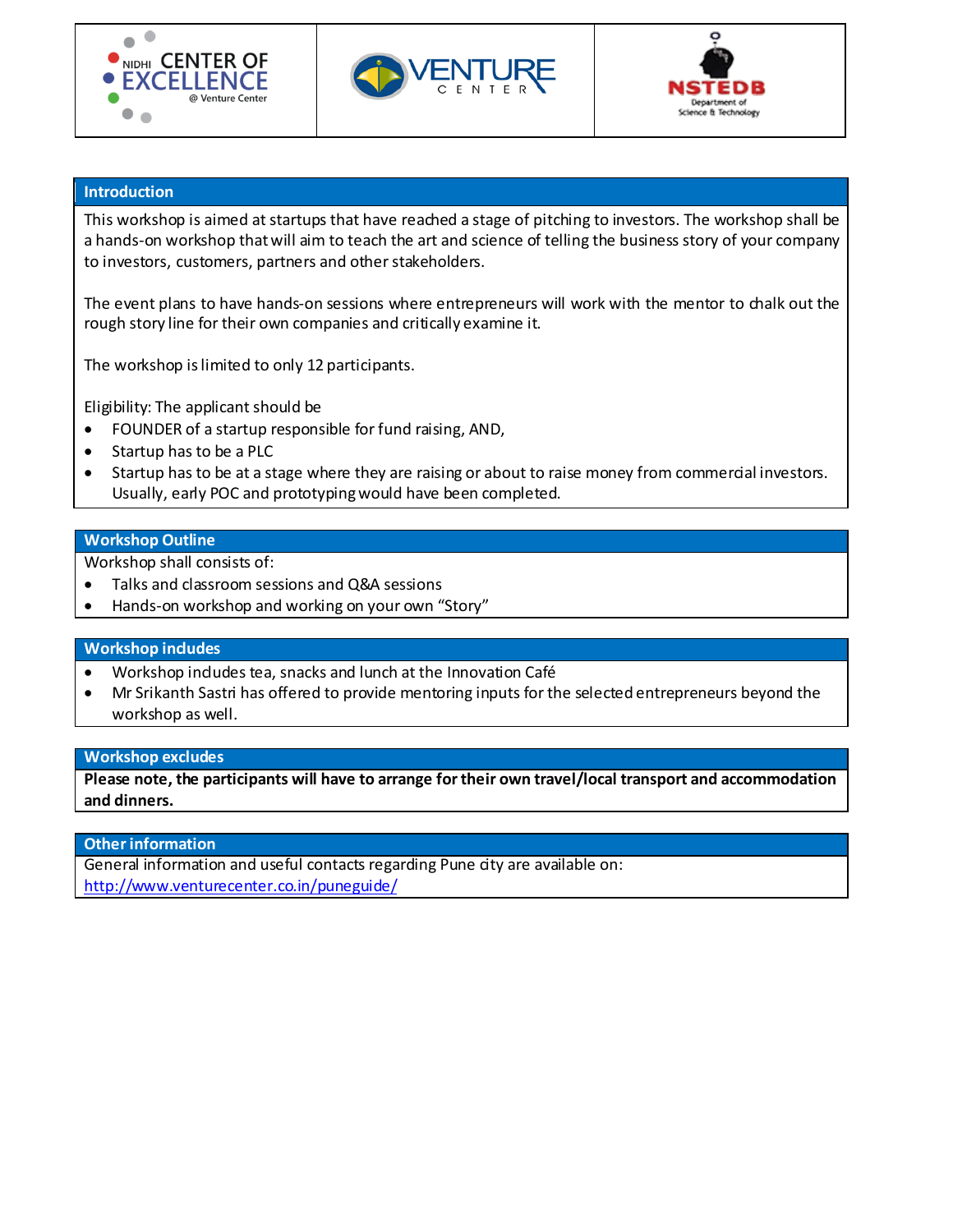





# **Workshop Schedule**

| Time (hrs) | <b>Duration</b><br>(Min) | <b>TOPIC</b>                                                                                                                                      | <b>Workshop mentor</b> |
|------------|--------------------------|---------------------------------------------------------------------------------------------------------------------------------------------------|------------------------|
| 0900-1100  | 120                      | SESSION 1:<br>Introduction and plan of the workshop<br>$\bullet$<br>Key points and examples<br>$\bullet$<br>Workshop mode exercise<br>٠           | Srikant Sastri         |
| 1100-1130  | 30                       | Networking tea                                                                                                                                    |                        |
| 1130-1330  | 120                      | <b>SESSION 2:</b><br>Discussion and further points<br>$\bullet$<br>Workshop and presentation session<br>$\bullet$<br>Closure and final words<br>٠ | Srikant Sastri         |
| 1330-1430  | 60                       | Lunch                                                                                                                                             |                        |

# **About the Faculty/ Mentor**

| Srikant Sastri | Srikant Sastri is a seasoned entrepreneur and bridge-builder. He provides strategic leadership as<br>the co-founder of Crayon Data, the ambitious Singapore-headquartered start-up, which aims to<br>build a global business around a Big Data platform and products. This is his third start-up. As a<br>successful entrepreneur, Srikant had founded India and Southeast Asia's largest CRM & Digital<br>agency, Solutions - Digitas, in 1995.<br>The business achieved scale (2000 employees) and market leadership before being acquired by<br>the Publicis Groupe. In his most-recent role as VivaKi India Chairperson, Srikant led an<br>ambitious M&A strategy to help the Publicis Groupe establish digital leadership in India,<br>through three cutting-edge acquisitions.<br>Srikant is the Chairman of the Board of IIM Calcutta Innovation Park. He also serves as the<br>board member, advisor and mentor to several emerging corporations, university incubators and<br>startups. This includes IIT Kanpur F.I.R.S.T as Board Member, member of Project Evaluation &<br>Monitoring Committee of NIDHI Center of Excellence at NCL Venture Center, mentor to BIRAC-<br>supported incubators & programs like BioAngels Network.<br>Respected as a leading marketing & CRM practitioner, Srikant started his career at Unilever and<br>McCann - Erickson, and was recently inducted into the DMAi 'Hall of Fame'. He has been on the<br>jury at Cannes Advertising Festival. At Crayon Data, Srikant loves being in the midst of crazy<br>ideas, energetic people, and ambiguity. Srikant works closely with, and nurtures several tech<br>start-ups, and is an active angel investor. He earned an Engineering degree from IIT, Kanpur<br>and a Post-Graduate qualification in Management from IIM, Calcutta.<br>Some interesting videos https://www.youtube.com/watch?v=ksQU IXHU5U and |
|----------------|-------------------------------------------------------------------------------------------------------------------------------------------------------------------------------------------------------------------------------------------------------------------------------------------------------------------------------------------------------------------------------------------------------------------------------------------------------------------------------------------------------------------------------------------------------------------------------------------------------------------------------------------------------------------------------------------------------------------------------------------------------------------------------------------------------------------------------------------------------------------------------------------------------------------------------------------------------------------------------------------------------------------------------------------------------------------------------------------------------------------------------------------------------------------------------------------------------------------------------------------------------------------------------------------------------------------------------------------------------------------------------------------------------------------------------------------------------------------------------------------------------------------------------------------------------------------------------------------------------------------------------------------------------------------------------------------------------------------------------------------------------------------------------------------------------------------------------------------------------------------------------------------------------|
|                | https://www.linkedin.com/in/srikantsastri1                                                                                                                                                                                                                                                                                                                                                                                                                                                                                                                                                                                                                                                                                                                                                                                                                                                                                                                                                                                                                                                                                                                                                                                                                                                                                                                                                                                                                                                                                                                                                                                                                                                                                                                                                                                                                                                            |